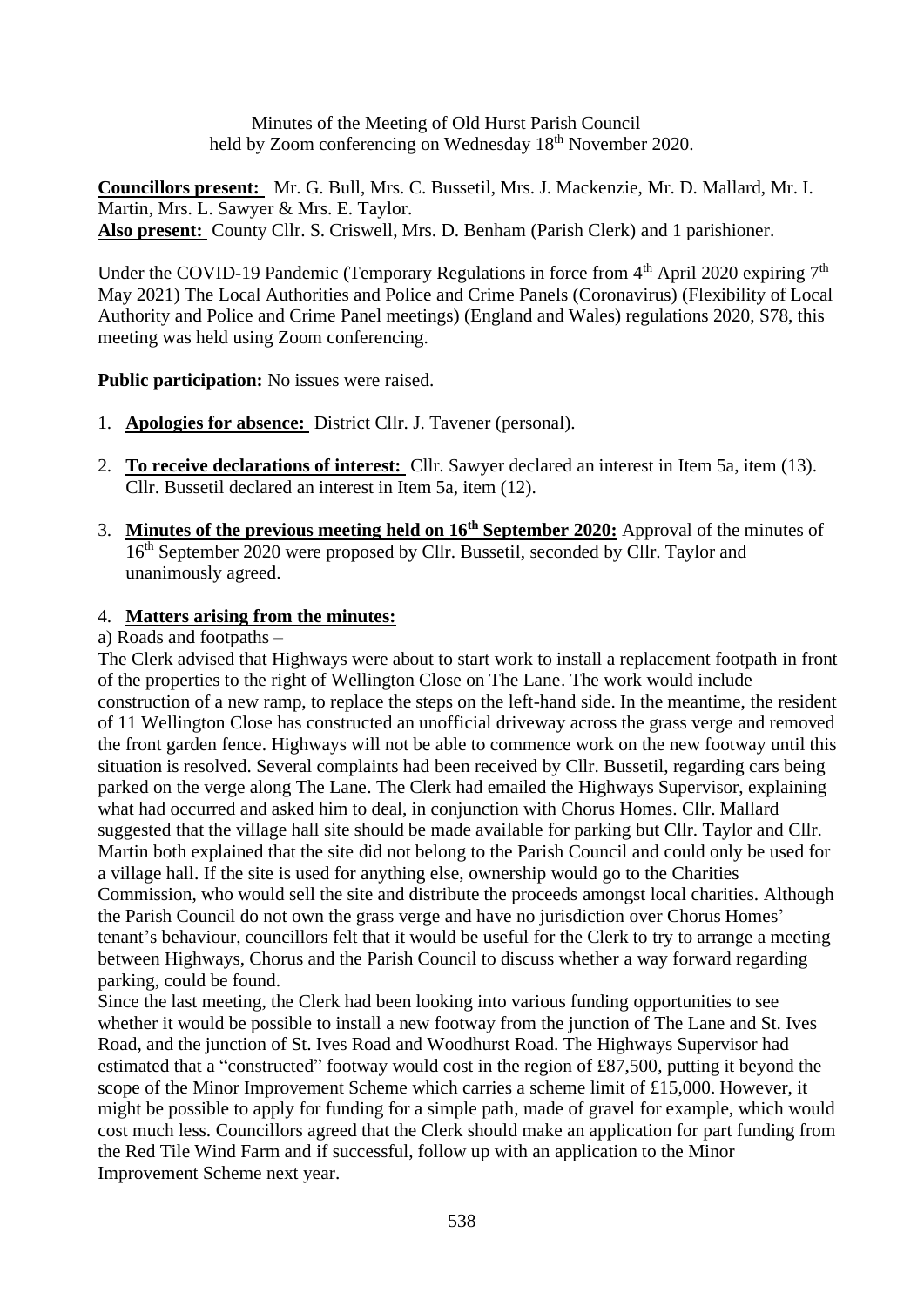County Cllr. Criswell had asked Brian Murdoch (Highways Supervisor) to look into Cllr. Mallard's concerns regarding perceived visibility problems, being caused by trees adjacent to the road near to 11 Lancaster Close. Mr. Murdoch had not replied yet and County Cllr. Criswell agreed to follow this up.

b) Speedwatch – Cllr. Martin advised that he had taken over as Speedwatch Coordinator following the resignation of Mr. Clark, due to an impending house move. Councillors wished to record thanks to Mr. Clark for all his work over the past two years. Cllr. Martin is putting a plan together for future Speedwatch sessions and looking into other equipment that could be used.

c) Wheatsheaf Crossroads – Cllr. Criswell reported that a plan to install traffic lights was proving problematic and engineers were now looking into two further options, a staggered junction and a roundabout.

d) Quotation for painting the phone box – BT Payphones have confirmed that the kiosk does not contain any asbestos. Some of the original paint may be lead based and any contractor chosen to repaint it, will be informed of this. Since the last meeting, the kiosk had been vandalised. Cllr. Bussetil had cleaned up the kiosk and reported the incident to the police.

The Clerk had requested three quotes for repainting the kiosk. The first quote of £850 was from Mr. Tofton and was for repainting the outside only. Several requests for a revised quote to include the inside had been made, but the Clerk had not received a reply. An invitation to quote had been sent to Mr. Fawcett but no reply had been received. A third quote of £575 to paint the inside and outside of the kiosk had been received from Mr. Evans. Cllr. Bull proposed that the quote from Mr. Evans be accepted. Seconded by Cllr. Mackenzie. Councillors voted 6 in favour, 1 against. The quote from Mr. Evans will be accepted by the Clerk and the work carried out in Spring 2021. e) Reform of the planning system – Cllr. Bull advised that HDC has submitted a number of comments, available to view on HDC's website.

## 5. **Finance.**

a) Payment of outstanding debts.

Cllr. Taylor proposed retrospective approval of payments (1) to (10). Seconded by Cllr. Mackenzie and unanimously agreed.

- (1) Cq. No. 000665 £150.00, Mr. A. Abbs, grass verge cutting,  $6<sup>th</sup>$  instalment.
- (2) Cq. No. 000666 £322.65, Mrs. D. Benham, wages & expenses of Parish Clerk for September.
- (3) Cq. No. 000667 £5.20, HMRC, PAYE for September.
- (4) Cq. No. 000668 £40.00, Information Commissioners Office, renewal of Data Protection registration.
- (5) Cq. No. 000669 £334.03, Mrs. D. Benham, wages & expenses of Parish Clerk for October.
- (6) Cq. No. 000670 £0.80, PAYE for October.
- (7) Cq. No. 000671 £60.00, SR Howell & Co., payroll services.
- (8) Cq. No. 000672 £27.54, K & M Lighting Ltd, street lighting quarterly maintenance.
- (9) Cq. No. 000673 £10.00, Mrs. C. Bussetil, reimbursement of purchase of box for kiosk.
- (10)Cq. No. 000674 £21.60, Mrs. L. Sawyer, reimbursement of purchase of bulbs for parish planting.

Since the last meeting, the Chairman had emailed councillors asking for their agreement to purchase a Zoom licence at a cost of £143.88 including VAT. Five councillors had responded in favour and the Clerk had therefore purchased the licence and had been reimbursed in her expenses (payment 5 above). Cllr. Taylor proposed approval of the action taken by the Chairman and Clerk in purchasing the licence. Seconded by Cllr. Bull and unanimously agreed.

b) Current position.

A copy of the receipts and payments, bank reconciliation and bank statement had been sent to all councillors prior to the meeting.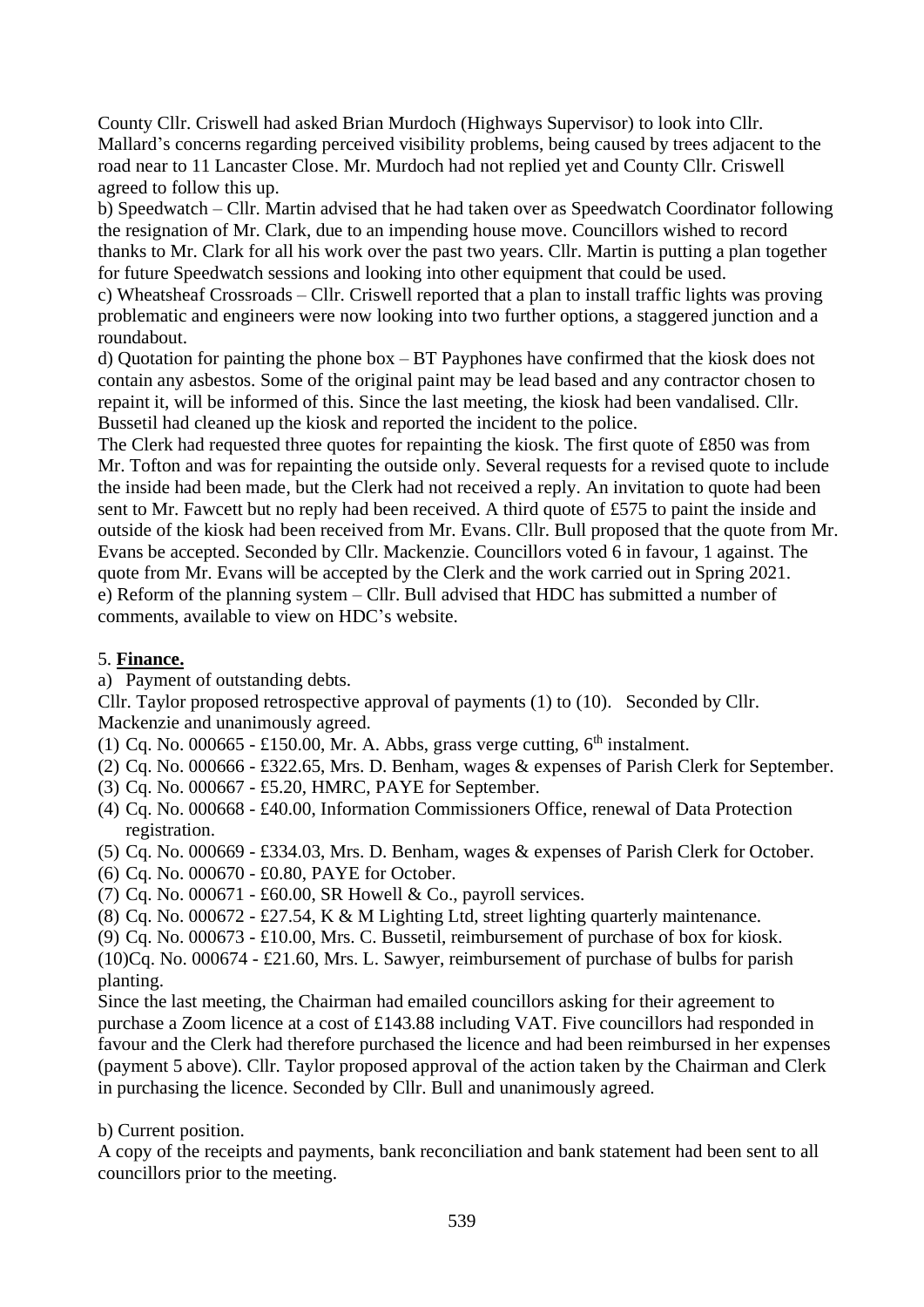c) Budget and precept for 2021/22

The Clerk had sent details of the expected end of financial year balance and a draft budget and precept to all councillors prior to the meeting. Cllr. Bull proposed that the draft budget of £5350 prepared by the Clerk be accepted, and a Precept of £5350 set for 2021/22. Seconded by Cllr. Mallard and unanimously agreed. A copy of the budget will be attached to the minutes and will be available to view on the website.

# 6. **Planning** – Update on previous applications.

20/01318/TREE – Fell two elm trees, land near junction between The Lane and St. Ives Road. In progress.

20/00679/FUL – Proposed change of use from agricultural to café (Class A3). Church Farm, Church Street, Old Hurst, PE28 3AF. Approved by HDC.

## 7. **Correspondence:**

Forwarded to councillors:

- a) Rural Bulletins.
- b) Roadworks and Events reports.
- c) Highway Events Diary.
- d) Rural Funding Digests.
- e) IHMC Incident reports.
- f) Planning for the future free webinar.
- g) CAPALC AGM  $6<sup>th</sup>$  October.
- h) Cambridge Children's Newsletter October 2020.
- i) Cambridgeshire & Peterborough Against Scams information.
- j) Street naming and numbering 4 new cottages on The Lane to be known as Kerry Cottage, Angus Cottage, Galloway Cottage and Dexter Cottage.
- k) Cambridgeshire & Peterborough Minerals and Waste Local Plan Proposed main modifications consultation.
- l) Police and Crime Commissioner's briefing for councillors.
- m) Consultation on Luton Airport flight paths.

## 8. **Reports from councillors.**

The Chairman wished to record thanks to Mrs. Edwards and Mrs. Dumont for their efforts in planting and caring for the flower boxes, that were made by Mr. Welham and are sited at either end of Church Street. Proceeds from the coffee mornings help to fund this but have not been taking place due to COVID. The Chairman proposed that the Parish Council should offer to assist financially up to the value of £100 per annum. This was unanimously agreed. Clerk to write to Mrs. Edwards.

District Cllr. Bull advised that the District Council's budget was under severe pressure due to COVID. Cllr. Bull also advised that St. Peters Church has an online Christmas shop.

Cllr. Bussetil said that she felt that the A141 had become noisier. County Cllr. Criswell agreed to look into whether anything could be done, such as the installation of "run-quiet" surfacing. Cllr. Bull advised that until the A141 study had been completed, it was unlikely that Highways would consider any expenditure.

Cllr. Sawyer advised that their farm premises had been broken into and tools taken. Scenes of crime officers had visited and collected evidence. Nine days later, a second break-in attempt had been unsuccessful due to increased security.

Cllr. Mallard reported that he had found broken glass at the corner of Church Street, by the bus shelter, and near to The Old Stag & Hounds. It seems that this occurred on the same day that the kiosk was vandalised. The culprits are not thought to live in the village.